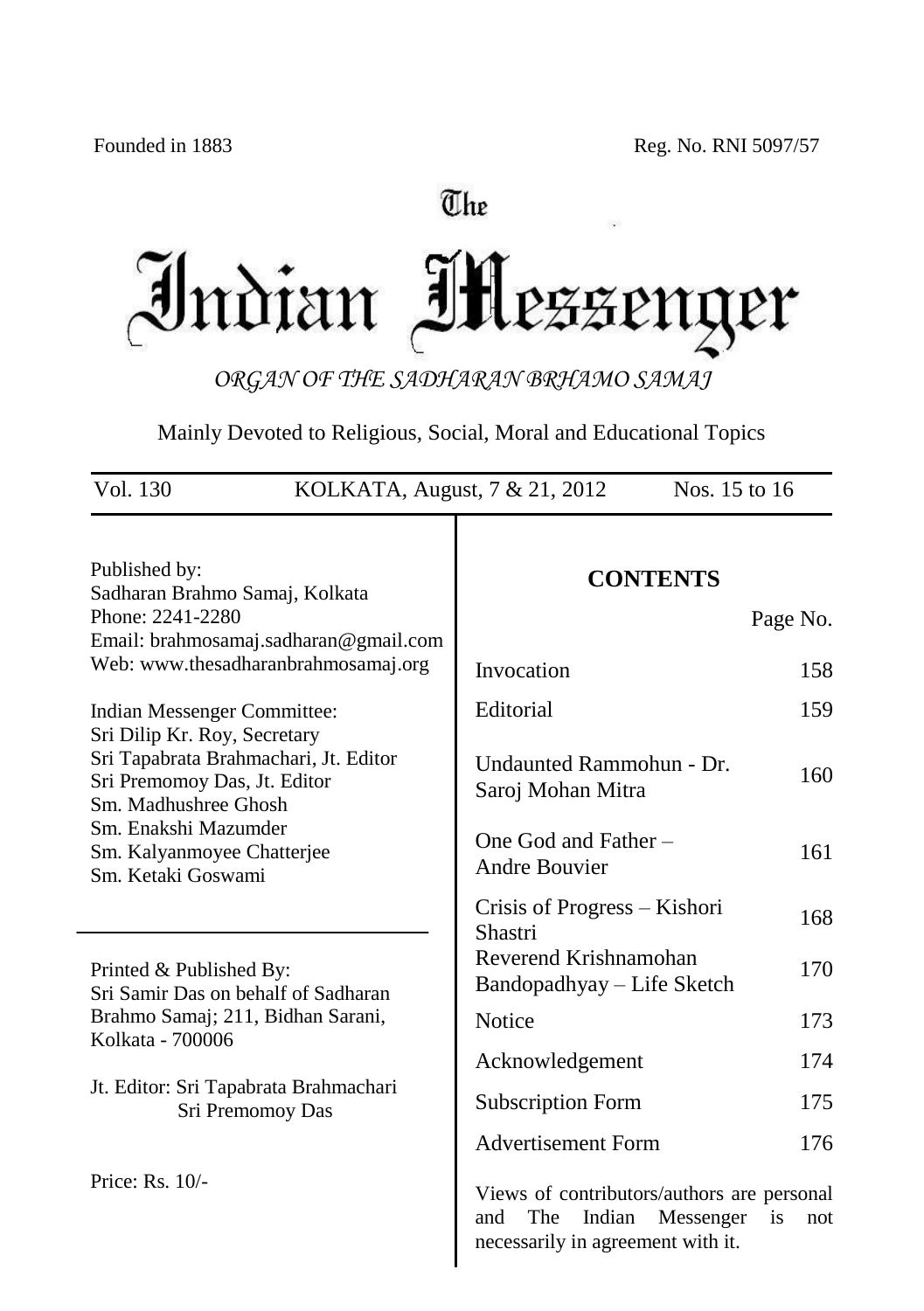# **INVOCATION**

It is not the function of our soul to gain God, to utilise him for any special material purpose. All that we can ever aspire to is to become more and more one with God.

*- Rabindranath Tagore*

\* \* \* \* \*

He whose sense are subdued, like steeds well trained by a charioteer; he whose pride is destroyed and is free from the corruptions, some steadfast ones even the Gods hold dear.

> Calm is the mind, calm is the speech and action and right knowledge of him who is wholly freed, perfectly peaceful, and who is such a stable one.

> > *- The Buddha*

\* \* \* \* \*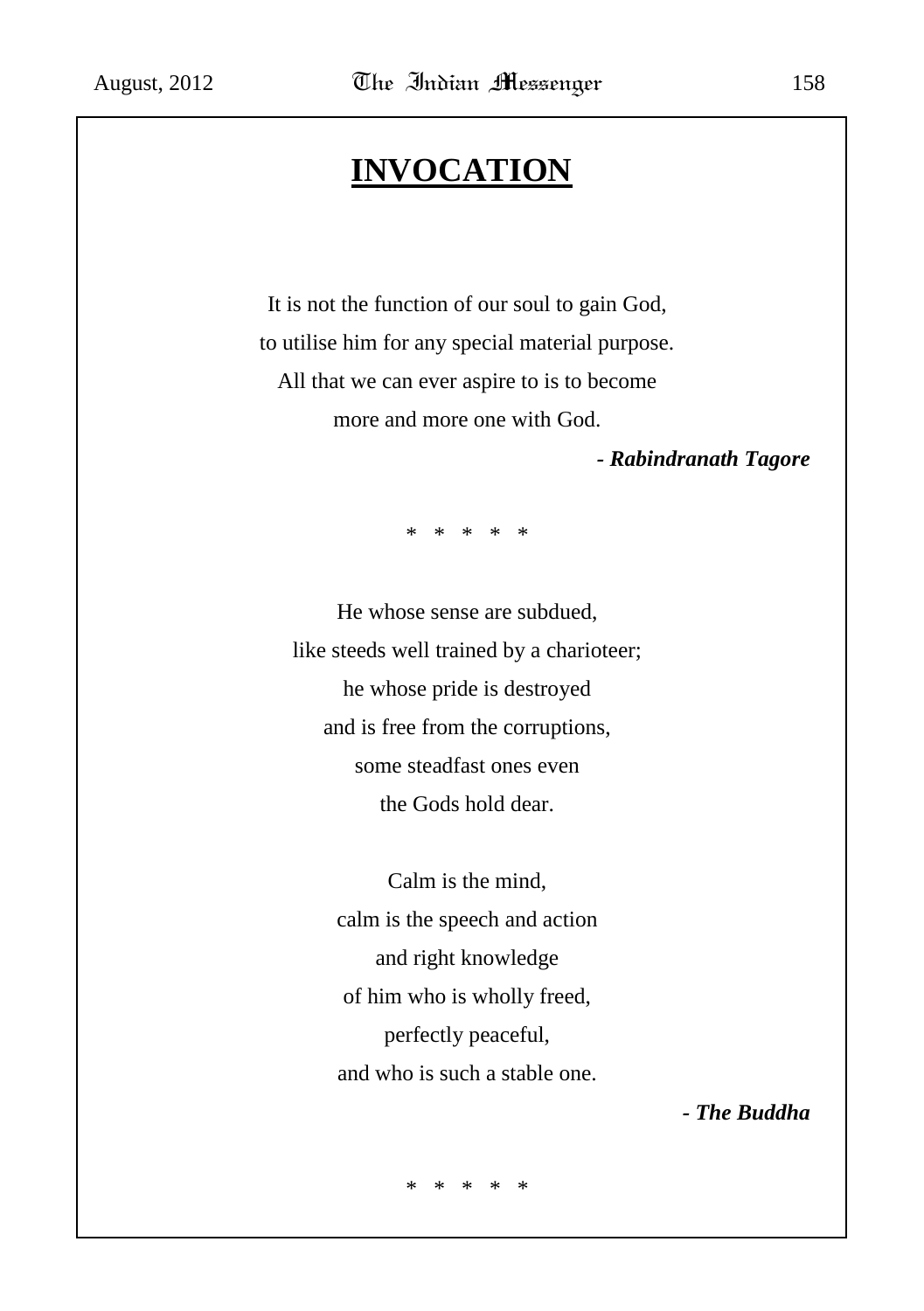## **Editorial**

When cracks appear in a builders even on the strongest structure the dweller should he warned that these indicate a coming collapse India became a secular state because pf her past bitter experience of commercial frenzies and religion got no recognition people accepted this in the hope that this will ensure lasting peace and national solidarity. Mahatma Gandhi endeavoured through out his life to bring about communal harmony although he did not peach secularism of Late recommence communal passion are booming more and more evident. Different communities are holding conventions and the speeches delivered are not always conducive to the health of a secular state. Thus a new type of cold wares taking shape and left unchecked will become hot in due course if we shut our eyes in compliance.

There is no doubt that things are connived or encouraged in the interest of party polities and gaining of power and control. Wisdom details that a fire should be fought as soon as it breaks out. When it becomes a conflagration nobody knows where it will spread and how much it will consume. In truth, justice and principle are sacrificed for party interest and politics of power national unity will very soon reach wholesale disintegration. The communal coronations however harmless on the surface are the cracks on the structure of national solidarity. Our leaders should understand and take up with determination the work not of pitch up repairs but through overhauling. A secular constitution is no security if the spirit of it is violated by our practice. No party will last and proper by more manicuring and aperture alliance. Safety ultimately lies in adenine to principles and honesty of motive. The Brahmo Samaj since Rammohun Roy tried to eliminate labelling a person in terms of cast crud or community by emphasizing the ideal of universal brotherhood but due to limited resources the success of the movement has been partial. Leaders should impress upon the people that it is a crime against humanity to think or act with communal bias.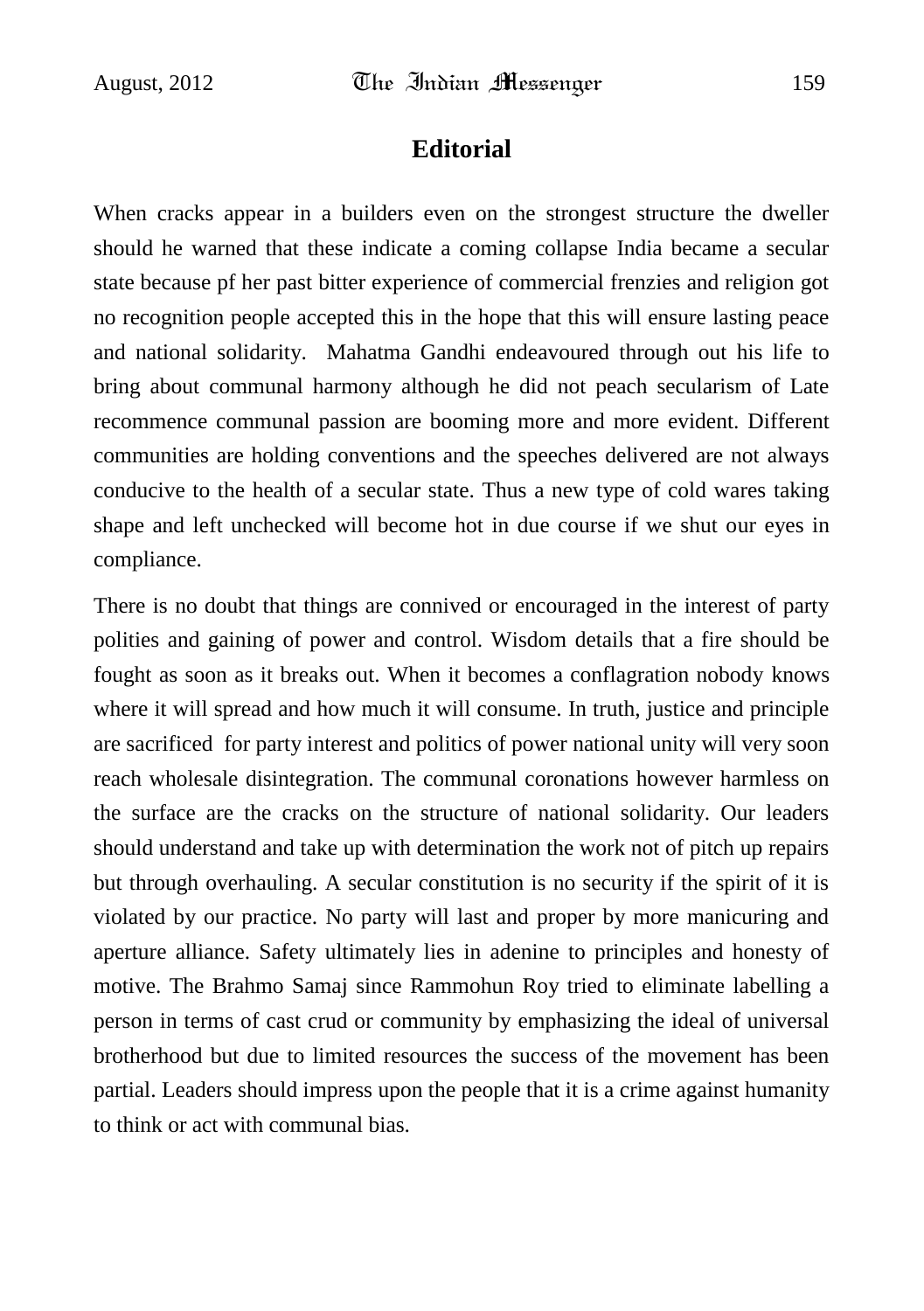### **Undaunted Rammohun**

Dr. Saroj Mohan Mitra

The select committee requested Rammohun"s opinion in five points. Firstly on the revenue system in India. On 19th August 1831 he gave his opinion on the matter. There were fifty four questions on this item. These questions were related to the revenue system then prevailing in the country, the land laws land revenues the condition of the formers and how title of a land was decided and handed down. Secondly his opinion was sought on the judicial system in India. "There were seventy eight question on this part and he replied to there on 19th September 1831. Thirdly, on 25th September he replied to further queries. Fourthly he submitted Rammohun was requested to inform the committee regarding the Europeans living in India. The reply to this was given on 14th July 1832. Fifthly, The report that Rammohun had given about the condition of the Rayath in 1831 was included in the report of 1833.

Rammohun had written articles on this subject prior to his being for England. All these articles were complied and published later.

By the submissions made by Rammohun and the replies that he gave to the questions of the select committee and the articles penned by him we are introduced to a completely different persona of this man.

The social reforms that Rammohun had initiated before going to England were principally religious. His movement against idolatry the abolition Satti. The drive for the rights of women and the improvement of their social status took up a lot of his time, as it entailed discourses and debate with representative of various religions.

But here we find that Rammohun had complete knowledge of India"s land settlement system, her revenue system and the judicial system. He was aware of even the intricate details and the interactive ways that the systems functioned.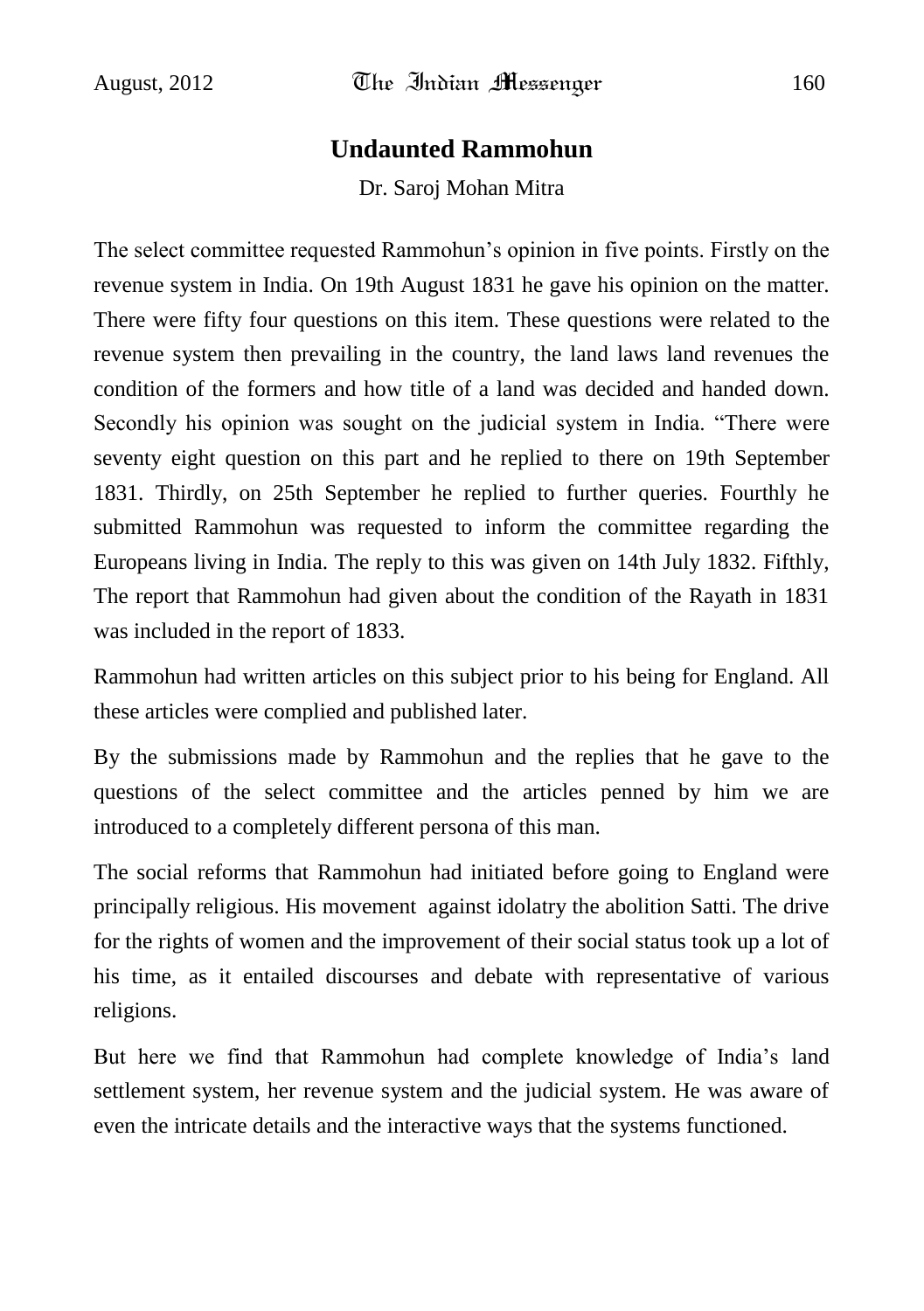## **ONE GOD AND FATHER**

Andre Bouvier

*One god and Father of all, who is over all, and through all, and in all.*

*(Ephesians 4, 6.)*

### *I. Over – All.*

There are three characteristics common to the Vedas (Upanishads) and to the prophetic religion : God is One, God is Spirit, God is all to men.

This Oneness or supreme unity of God is the first cornerstone of our conference. This Oneness unites us all, no matter from where we come and what our particular horizon is. We are not here to discuss whether Brahman or Atman are more a state, a space, than a power like Allah or Jehovah, we have to start from the fundamental conviction that the One is over all, through all and in all.

a) *All definitions*, all endeavors to define this God universal, one and unique, are certainly fascinating for the comparative science of religions, for the philosopher and for the theologian, but they remain eternally and definitely inadequate. In saying this, I simply remind you of the effort of seizing the revelation in its purity, as the expression of a sincere religious experience, in disengaging it from the myth according to Bultmann. The myth is a very valuable expression of faith, but we want to go through it and to apprehend the divine reality in itself. God Father of all is, for each of us, a myth of an infinite value, because it may cover all manifold attributes by which we try to design the Holy of Holy; it opens to us the understanding and feeling of the filial relation between the great Revealers of God, especially of the unique spiritual relationship of Jesus to God, but this symbol by no means, must limit our sympathy and comprehension of other expressions of faith in the world. It is the utmost temptation for the pious man, to substitute the myth, the definition, the dogma about God for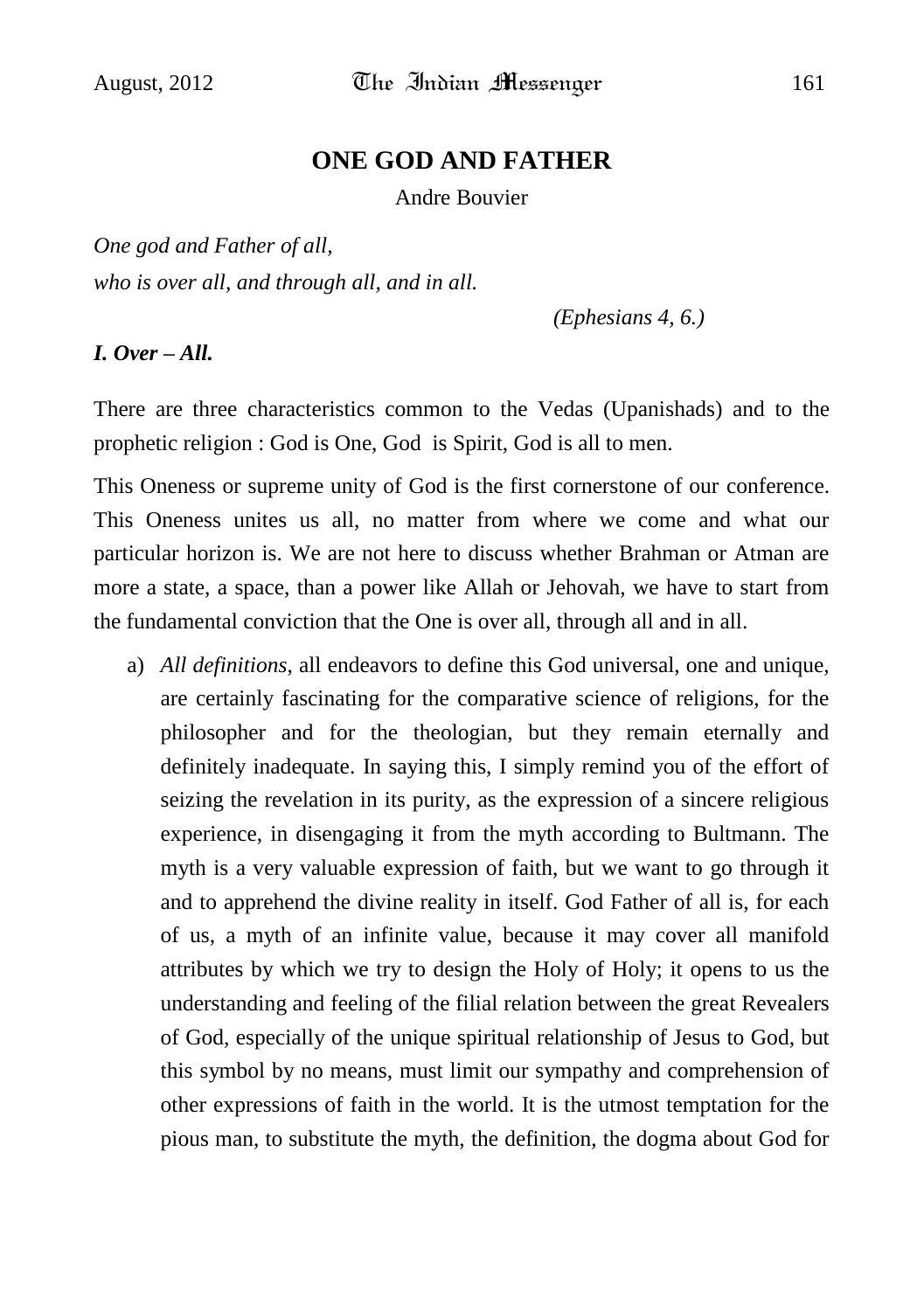God Himself; Eritis sicut dei, ye shall be like gods, whispers the Arch-Tempter.

- b) *God is spirit,* this is the second, a universal experience of the high religions, whatever the ways along which they ascend upon this summit of divine revelation. Whether the spirituality of God is opposed to matter, as in the Upanishads, or as the transcending Creator of nature, as in Mosaism. He is spirit, and those who want to adore Him must do it in spirit and Truth. With the strong monotheism of Jesus and of Mohammed, we are on the solid ground of liberal religion, in asserting, with a quiet conscience and full conviction, that every attempt to define and to imprison the unique and spiritual divinity in a mode of thought or in a temple of rite is but a tower of Babel. God is spirit, and that is all.
- c) *God is all to man*. The sense of life is to possess Atman Brahman. The existence of man, his toils are naught if they are not converging to the one thing needed. And Jesus says similarly: "Seek ye first His Kingdom and his righteousness," Seven centuries before Christ, perhaps in the time where the great heralds of Israel rose, the great Yajnevalka, who perfected the mysticism of Atman-Brahman, expresses his delight of the union of soul with the Eternal, Atman, in the Brihad-Aranyaka-Upanishad; "Verily," says he to Maitrey, "the soul is everything. Whosoever has seen, heard, understood and known the soul, knows everything in this world," Of course, we do not minimize the strongest contrast in both mysticisms, oriental and occidental between the quiet contemplation of the unique, in the abstraction of all contingent reality and the strong ethical and dynamic conception of the Peoples of the Book, as the Koran calls them, but the unity of the Spirit in the God unique and the spirit of man, the creatures touched by the divine Spirit, is above these ways which all meet on the pike of absolute Truth and ineffable Reality.

God is all, this is our belief, our will, our program. All being concerned by the will of God. All being called to grace and salvation.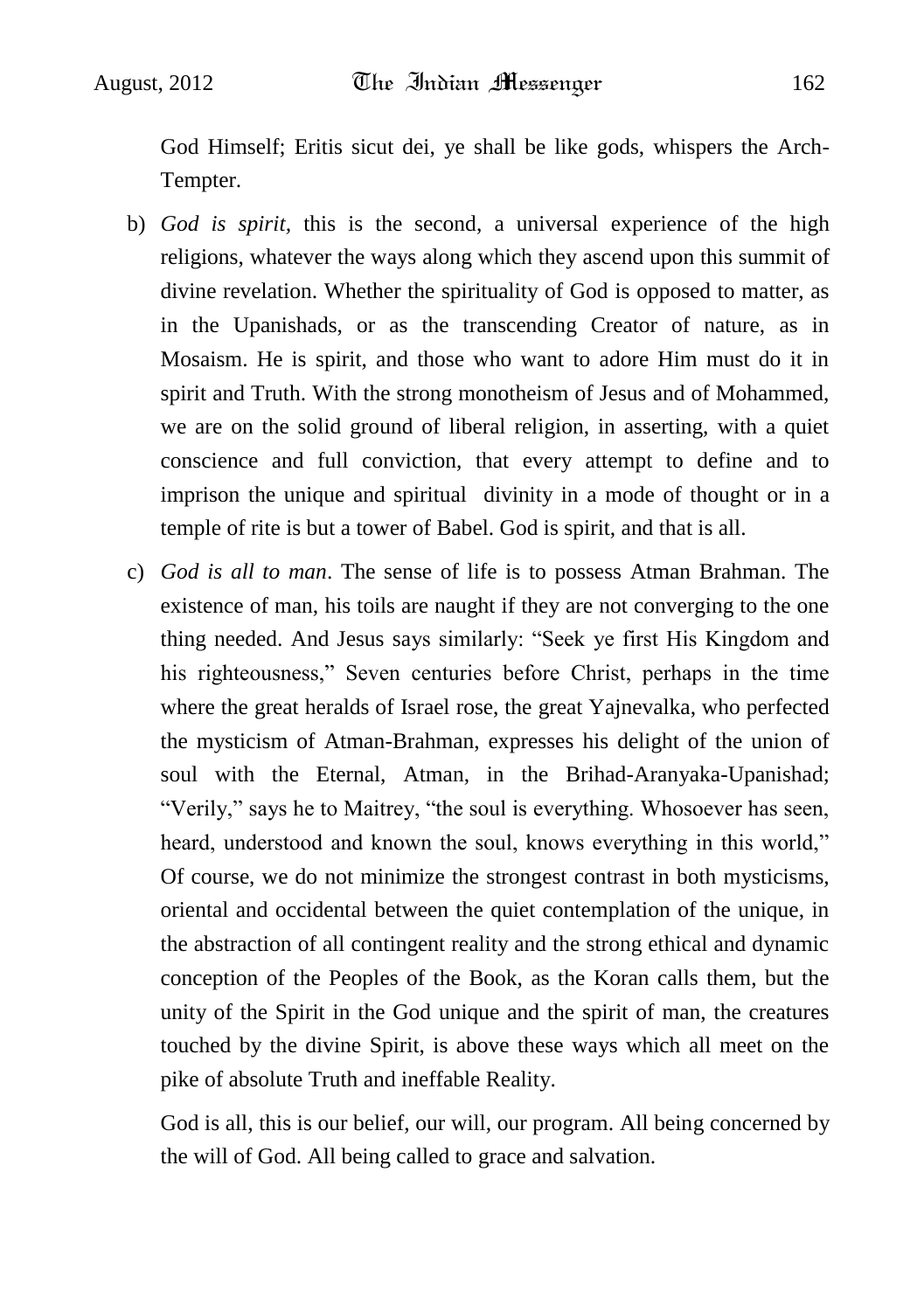### *II. God is Spirit*

If the transcendence of God, over all, universe, nature and mankind, unites us all in the same belief and in the same obedience, notwithstanding our many ways of perception, expression and adoration, the God committed to man, through all, amidst all for action and co-operation, is the gift, of our Western Revelation. He is the creator, and we are His creatures. He is the Demiurge working on in His workshop, and we are operators with Him. As Kepler puts it,

Sovereign operator of the world, by what wonder is it possible that the sons of Adam, small powerless and weak, inhabitants of a narrow earth, have constrained thee to make such a case of them? Thou carest for them beyond their merits. Thou drawest them to sublime. It is not indeed, to a divine race that Thou confers such honours. Thou puts on the glorious head of man the diadem; he is king over the works of Thy hands. The celestial spheres and their courses, all which dominates him. Thou submits it to his reason.

But the imperatives of his conscience bind man more closely to God"s purpose, humility, righteousness and peace are the divine orders to man, and no inspired believers, no heralds of Revelation have been more insistent, tragic and powerful than the Hebrew prophets, in their claims for obedience to the Holy:

"He hath showed thee, 0 man, what is good, and what doth Jehovah require of thee: but to do justly, and to love kindness, and to walk humbly with thy God."

Such is the Gospel of the old Alliance, which Jesus has resumed in the lapidar formulation of all commands: the love of God is indissolubly bound with the love of the neighbour. This brings us to the core of our purpose: "The Religions of the world can meet the needs of the world today."

Kirtley F-Mather, your great geologist of Harvard, has shown us that every geological period has manifested itself through a greater and more differented cosmic energy. This progressive enrichment, this ascending evolution cannot be dissociated from the notion of teleology, i.e. of an activity towards a goal. We are led to postulate a cosmic will, immanent in things more practical than logical, supple and contingent, but unceasingly initiating new forms. This is what Bergson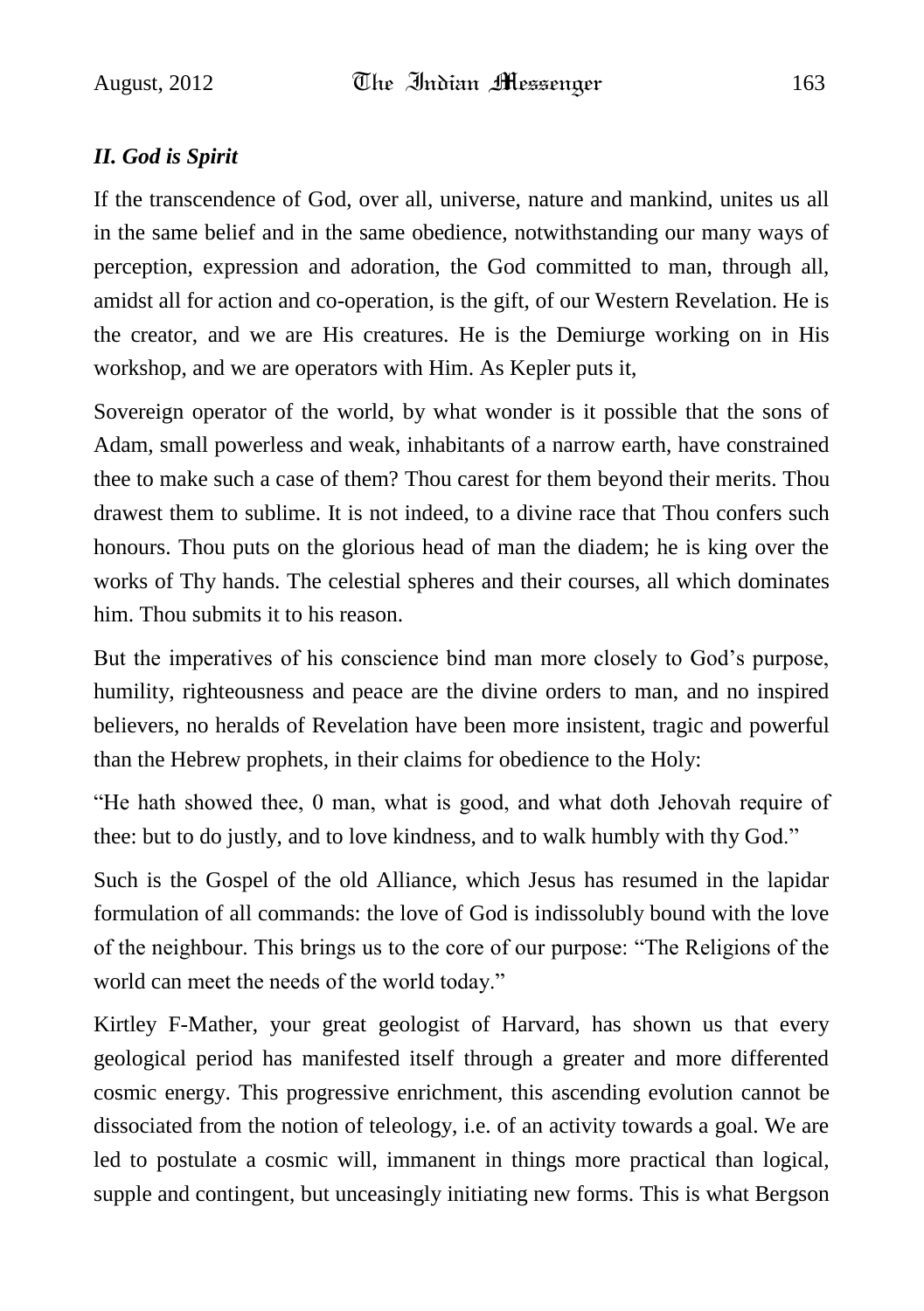calls the creative activity, Lecomte du Nouy the Anti-Haphazard, and we, Incarnation. How is our belief in a God unique, Spirit, Father of all, over all, to be realized through all? We believers of all faiths must say with Whitehead: God is indispensable as principle of concretization (Science and the Modern world) The world"s is not only thought, he is also will.

And we are amazed to hear men like Ed. Le Roy, the French scientist, affirm that God manifests Himself through His personalizing activity (Le Problem de Dieu) or your Shailer Mathews, in his book on The Growth of the Idea of God, stating that there must be in the world personality-evolving-activities. Thus God appears as the supreme willing personality, and here we join Confucius and Zoroaster.

In order to meet the world"s need today, we must be led by the strong belief that God is Savior among all: it means that it is through all that the way of salvation must be shown. There is no need to stress our responsibility as believers towards the unprivileged countries. Let us indeed, first drop such a contemptive and pharisaic expression as undeveloped or underdeveloped countries. If two thirds of men starve, it is not due to their underdevelopment, but to their lack of privilege, the privilege of each man for his daily bread.

In his plea for an international economy, Gunnar Myrdal, the Swedish economist and leader of the U.N. Economic Commission for Europe, claims that "the Christian must rack his brain and work hard and help solve the problems". He demonstrates eloquently the need for integration on a world-wide scale," he says, "is the realization of the old Western ideal of equality of opportunity, and more specifically, of equality of economic opportunity."

The obstacles against this world-integration are first, economic nationalism, and second, the growing gulf between the rich "Upper class" Countries and the poor "proletarian" countries, Myrdal recognizes the amazing generosity of America, and we know better than anyone, the debt of permanent we owe to this country. But, he says, not only a series of hard cuts from the wealthy – and this means also those of other continents - will answer the growing demands of the unprivileged. There is the manner, and the spirit in which help is extended, as important as the help itself. The author recognizes idealism on the "Western side, but the style of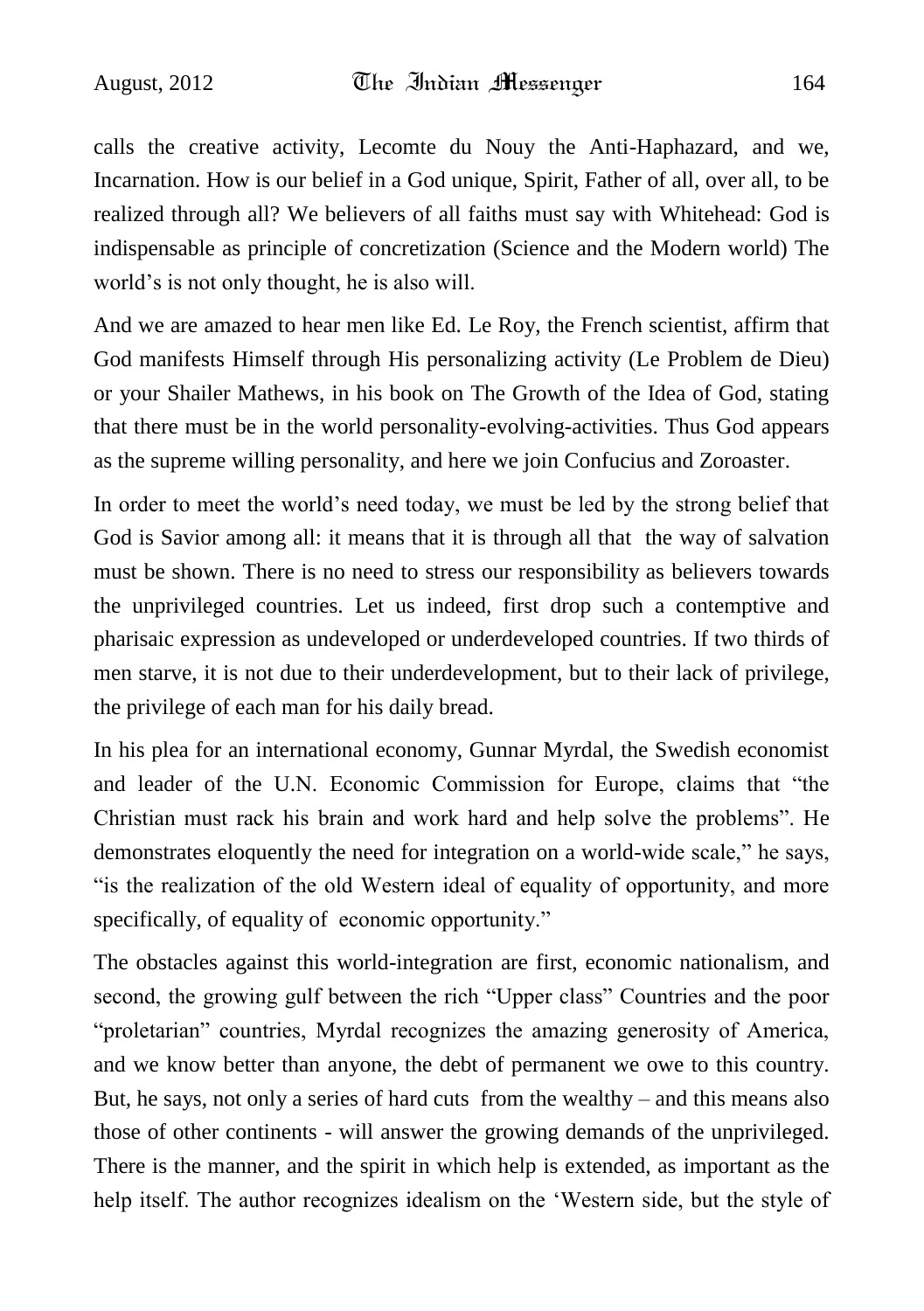ancient charity is out-grown. Besides, the workers whatever their business, must be ready to share the poor existence of the unprivileged, and not come like pashas in their misery. This means that we need a new international trade, in allowing the unprivileged countries to find themselves, first, in a certain autarchy. Only a substantial progress will avoid disaster, concludes Myrdal. "It is impossible," he says that short of a number of near miracles, few unprivileged countries will succeed in attaining their essential goals. These countries themselves are not prepared for the international integration needed.

This has to be translated into moral and religious terms. The great German philosopher and idealist Header 1744-1803 reminds us of the value of enthusiasm: without it, nothing great has been created on earth. Those who were called enthusiast and dreamers have served most the human race.

My brethren, we are not economist, neither sociologists, we have not to solve the technical problems for those in charge, who work very hard indeed, and with all resources of mind for world economic integration. But we must give what we have, and if we have it, let us not be spare with it. God through all, means that we back every-where the tremendous labour of the helpers through prayer and comprehension. It means also that we are informed and informing our communities. That we believe and show that this mission of liberty, relief and love belongs to the core of our religion.

In connection with the F.A.O., our Swiss organization for extra-European countries, work in Nepal and Nigeria. In the first country, it has put into action milk-farm, cheese factories, the one at seven thousand feet, at the foot of the Himalayas. But soon it appeared that technique was not sufficient. An agricultural school was founded, to train the peasants. A Nigerian student of economical science attests that he got more friends in Switzerland in one month than during his whole year in England. In Tunisia, where the problem of orphans is burning, the report says, "The Arabs have no notion of time, but often th repeated colloquies help to clarify questions and open doors. Our task is not only to furnish the peasants with tools, but to help them, to instruct and direct them in their own work, The Arabs, who have not been blinded by propaganda, become confident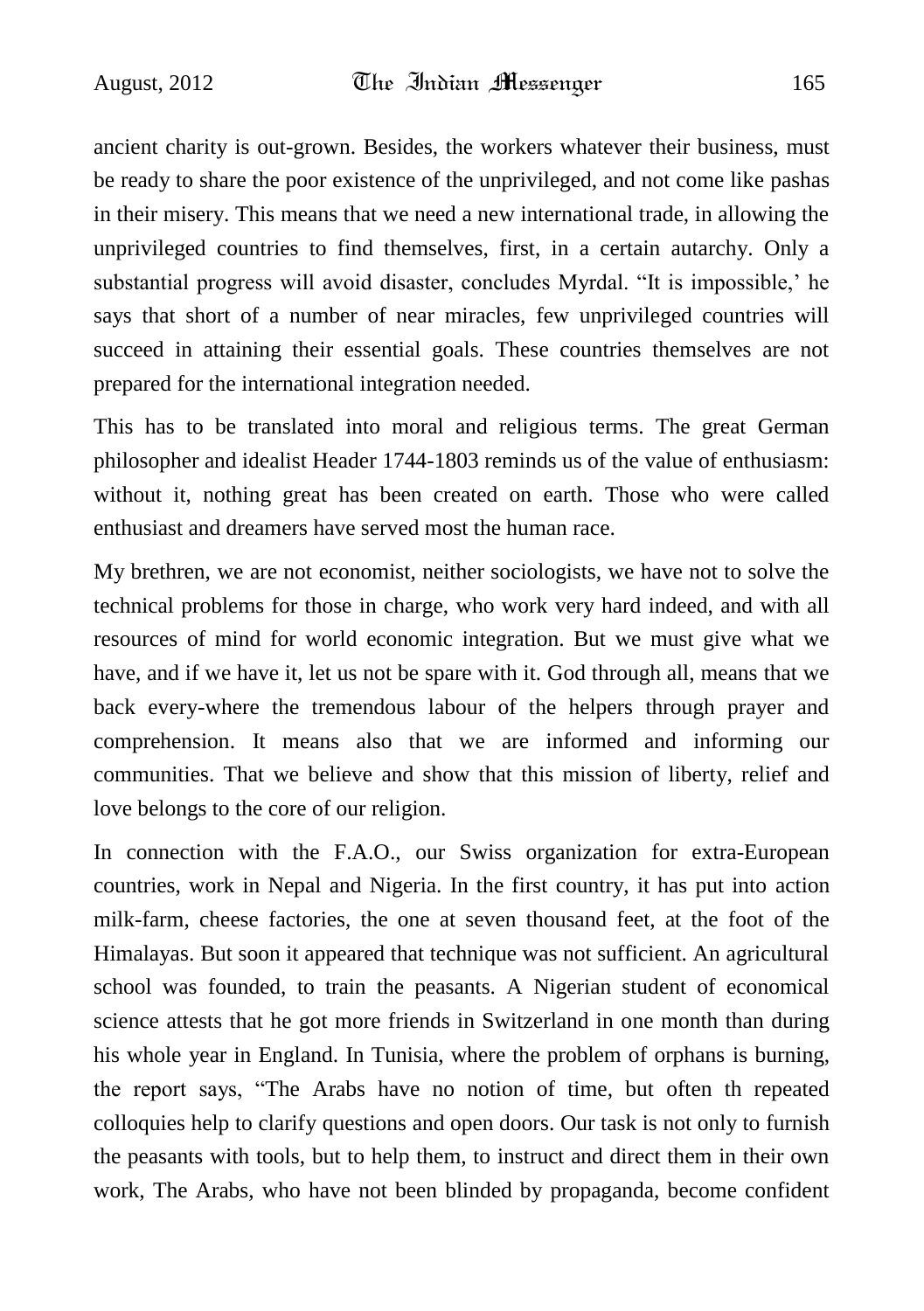because they realize that we Swiss have no imperial after thoughts. They are proud and do not want "Bakshish-relief, as they call it; no almsgiving." In Cyrebaica, the report reads also: "A mere technical aid cannot solve problems. It must be supplemented by sympathetic pedagogy. We must help the unprivileged to walk along the evolution of his spirit". The Tunisians, young teachers" staying in Switzerland to visit our children centers, recognized themselves that technique is not a value in itself, and that its progress alone, without a spirit, may bring greater evils and favour disintegration".

"These contacts have taught us that we have a mission in the world provided we remain humble, brotherly and comprehensive," write the Swiss helpers, "the national values of which we are proud are of no influence if we do not live according to them." These testimonials, my brethren, show us that we can, as believers, give a soul to the internationals work. The great social theologian Wilfred Monod, claimed: "it faut donner une ame a la S.D.N. "I wish to see in each country here represented the religious communities act as agents de liaison between the helper and the helped and proclaiming: "We back you with our faith, with our creative imagination renewed by the Spirit." We have also to bring the bread of patience, both to the helper end to the helped; patience, to the first for accepting the long way the others have to walk, through revolution and nationalism, to arrive to humanity as a solidarity; patience to the second for our shortcomings, our psychological and ethnical mistake and the scandal of prodigality in dealing with tongues and races foreign to us. At the same time, let us not stick in sterile penitence, which would be treason towards our Occidental spiritual patrimony, let us not be unfaithful to the prophets and to Christ; let us mix up civilization and true Christianity. Let us not ignore and negate all agencies, religious and secular, which have realized splendid crusades conscience, science welfare and political liberation throughout the community of nations (Nigeria Liberia,: Ghana, a.s.o.). Our patrimony of freedom through responsibility, of respect of individual life and justice for all, is still of full value if enlightened the power of Spirit. Nothing is cheaper than to weep before the wall of Lamentations on the stupid ground of ignorance.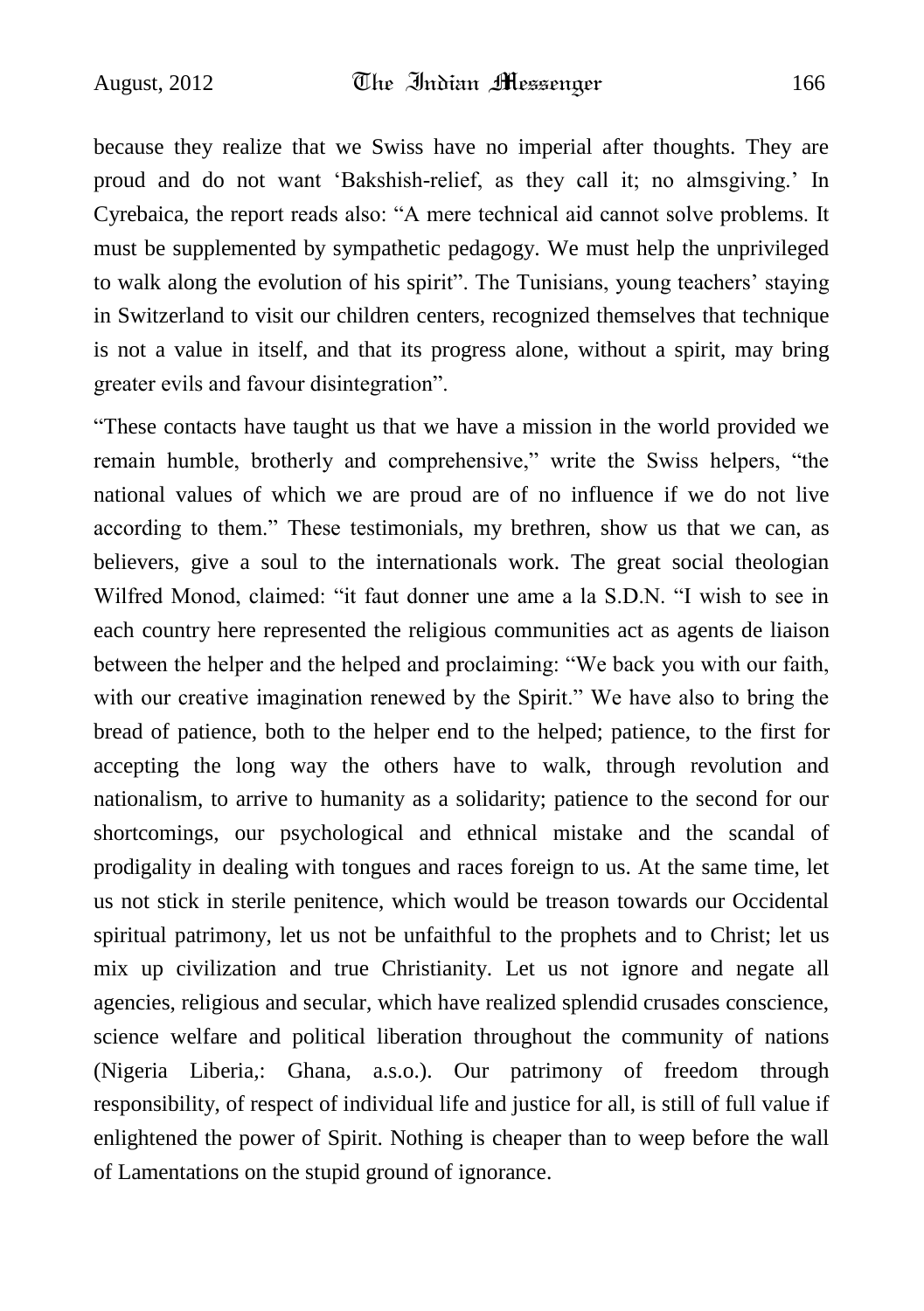Let us be informed, brethren of the other continents, of all which has been done here and in Europe, for all the unprivileged everywhere, and, in that humility born out of faith, we will be able, to give our soul to the work, a soul without which, all our doings, all our techniques are but a sounding brass, a clanging cymbal;

"Love suffereth long, and is kind; love envieth not; love-vaunted not itself, is not puffed up.. taketh not account of evil, rejoices not in unrighteousness, but is patient." (I. Cor. 13).

This highest virtue of faith, which we must incarnate in practical works, to which we have to climb as to the highest peak of pure religion is not to be attained without sacrifice. And thus, we are led to our third part.

- Address delivered at the I.A.R.F. Congress at Chicago

[ To be continued in next issue...]

*The fact of God's endowing each individual with the intellectual faculties and sense, implies that he should not, like the other animals, follow the example of his fellows. He should exercise his own intellectual power, with the help of acquired knowledge, to discern good from bad, so that this valuable divine gift should not be left useless. - Raja Rammohan Roy*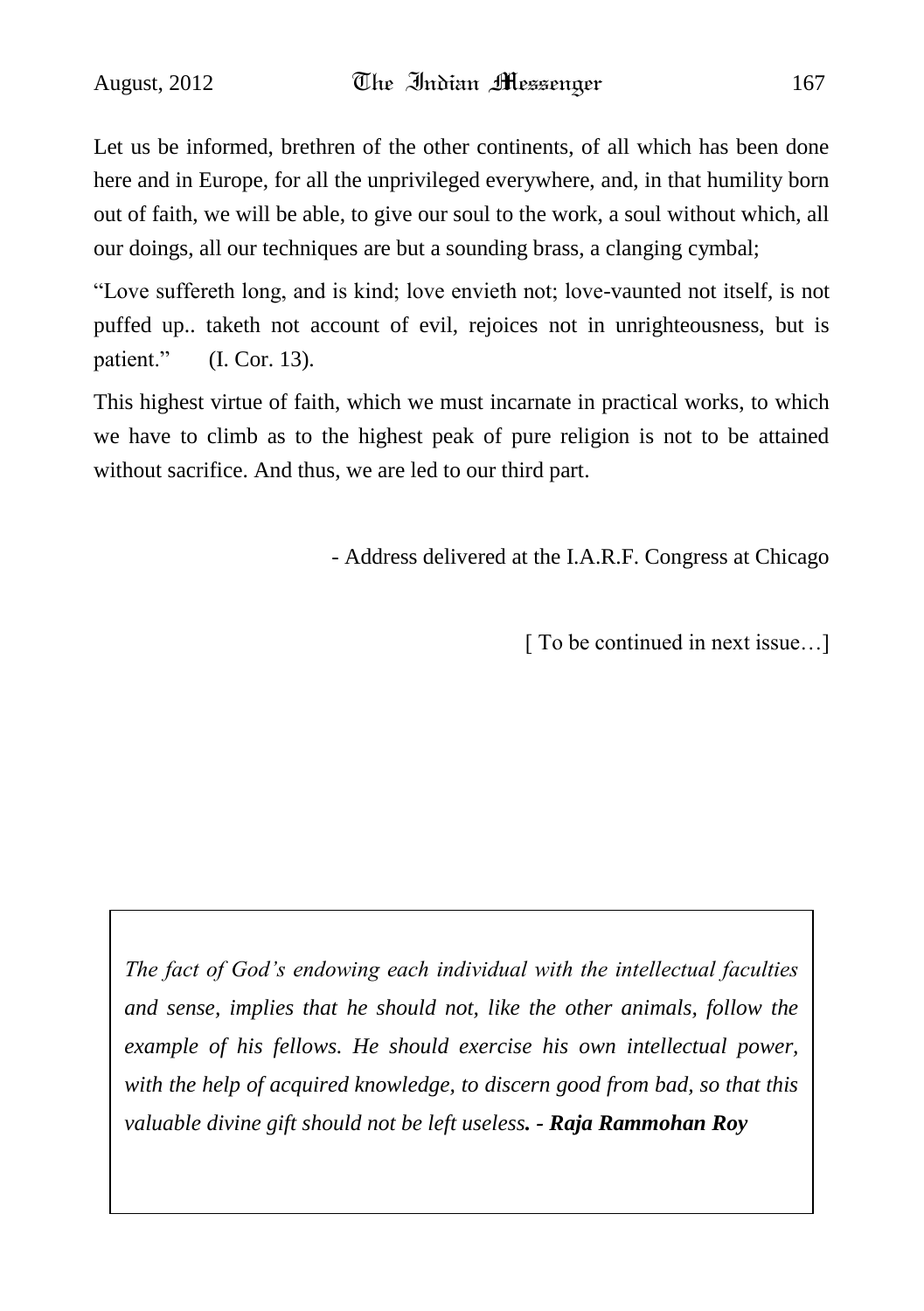## **CRISIS OF PROGRESS**

Kishori Shastri

[Continued from last issue …]

In the light of such valuable observations we can and should conclude that the term "progress" has been damagingly misconstrued by many. It is unfortunate that the most intelligent creation of God i.e. man, has been misguided under the impulses of a bias comfort. What a fun, they wait in sorrows and sufferings and lament for their assassination of peace what a fun, they indulge in repentance, nor do they try for self-correction! We are yet fortunate that a good many wise men have come forward with their perceptions about the term 'progress'. Emerson says, 'progress is the activity of today and the assurance of tomorrow.' Though the observation appears to be pedestrian and mundane, it signals awareness of progress with a slight shade of finer feel for it in future. Mazzine thinks that "The moral law of the universe is progress. Every generation that passes idly over the earth without adding to that progress remain uninscribed upon the register of humanity, and the succeeding generation tramples its ashes as dust." According to Buxton, "intercourse is the soul of progress." Again, Simms observes that "The true law of the race is progress and development – when ever civilization pauses in the march of conquest, it is overthrown by the barbarian." To add to these, "Nature knows no pause in progress and development and attaches her curse on all inaction", as announced by Goethe

What we understand here is some secular ideas focusing activities bringing the past the present and also the present and the future, yes, everyone has to work solo or in group to push the race forward. Man"s progress is a continuous process not to pause or stop anywhere midway. Here the scholars have seen progress through the prism of pragmatism. Their observations are like crude oil siphoned out from the bottom. This has to be refined before safe and easy use. This is what may be called horizontal progress.

We come across a band of other thinkers with a difference. Robert Browning is of the opinion that "progress is the law of life; man is not man as yet." Man is in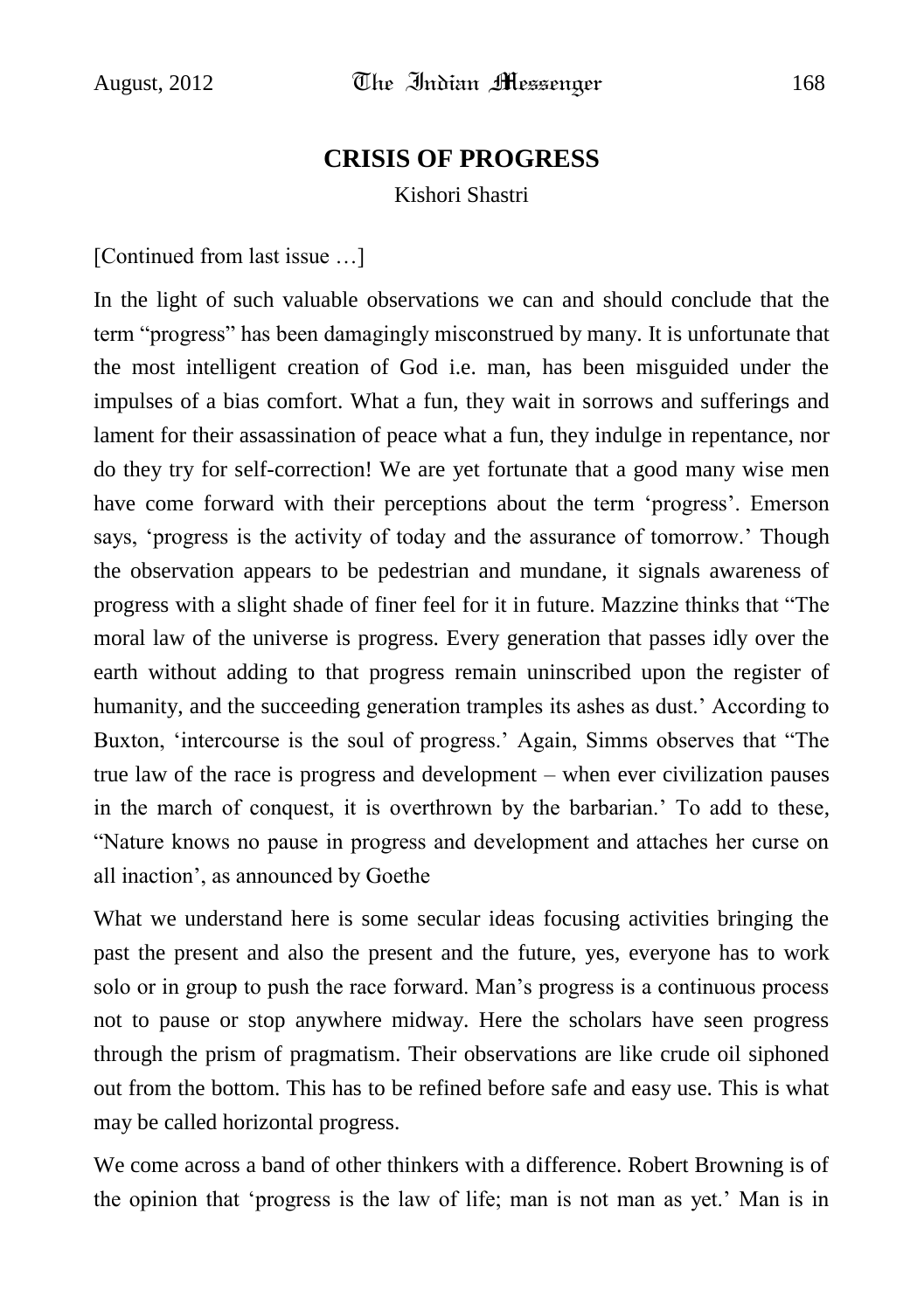motion with a definite destination – the man with human behaviour. Victor Hugo mentions God linked with man and says, "progress-the onward stride of God." He views progress as a gift of God, He tacitly advises work for progress but mind it God is there to supervise your course of activities. Works with an eye on God. Were on the run to the supreme power, we must do everything to inch towards Him. Don"t progress at the cost of humanity at large. The touch of morality must be here to purify human, heart. Again another poet S.T. Coleridge announces. "If man is not rising upward to the angel, depend upon it, he is sinking downward to be to be a devil, he cannot stop at the heart." He inspires all to look high dream high to escape from devilish instinct.

But there is as robust a personality as G.B. Shaw who loves to look every nook and corner rather obliquely-at least afresh. He thinks "All progress means war with society". Perhaps he means to say that progress does change the fabric of society which the common people fail to appreciate. And so is the war an anonymous source, however, assists that there shall be "no blind opposition to progress, but opposition to blind progress". And yet "change is certain progress is not" (E.H.Carr). According to Herbert Spenser, "progress - is not an accident but a necessity". It is a part of nature. We may wind up this part of deliberation with Bertrand Russell who says "change" is scientific, progress is a matter of controversy. Russell here tends to border Shaw. Yes progress in some way of something fails to make a comfortable inroad into man"s unreserved acceptance. Man values only after scintillating scrutiny.

In fine, we conclude that progress is sure to move forward together with the inner light of the people its meant for. We need the help of science and technology, but we must use it for human progress and not for the annihilation of the human race How we would use it depends on the mind-set formed by the gift of education, literature, culture ethics and philosophy. We are even now under the constant increasing threat of nuclear war. Disbelief distrust, selfishness with attendant cruelty and crime are rampantly nailing our present-day so-called modern civilazition. Man-making and character-building only should be our motto and mission for real human progress.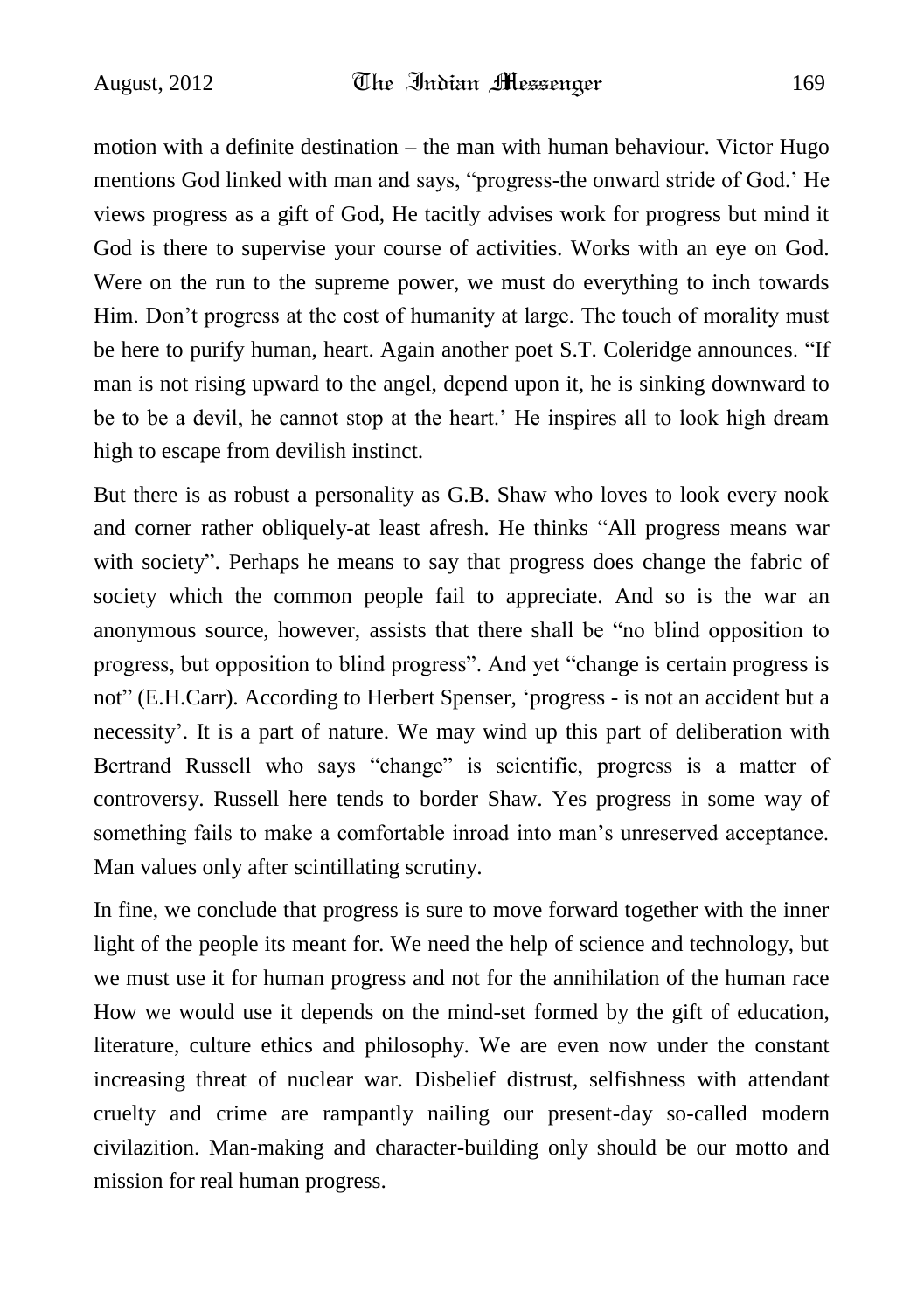### **Reverend Krishnamohan Bandopadhyay – Life Sketch**

Krishnamohan was born on 24th May, 1813 at Bechu Chatterjee Street in his maternal Uncle Ramjoy Bidyabhushan"s home. His father was Jibankrishna Bandopadhyay and mother Sreemati Debi. His father"s home was in Nabagram village near Baruipur in south 24 pargana district. In 1819 he joined Pataldanga school founded by David Hare later he joined Hindu College in 1824 with a scholarship. He studied for six years in Hindu College till 1829 and stood first in the final examination. He was profoundly influenced by Henry Derozio and that changed the course of his life. He was one of the prominent leaders of "Young Bengal" group.

In 1829 Krishnamohan joined Pataldanga School as a teacher. On 23rd August, 1831 some of his friends threw the leftover meat bones into neighbours" houses after having dinner in Krishnamohan"s maternal grandfather"s house. With such incident his maternal grandfather, was forced to turn him out of the house. He found a place for a short period in the house of his friend Dakshina Ranjan Mukherjee of "Young Bengal" group. Later he shifted to a house of an Englishman in Chowringhee. In 1832, he converted to Christianity, most probably under the influence of Alexander Duff. Krishnamohan joined Bishop"s College in Shibpur for studying aspects of Christianity. He joined in Christ Church, North Calcutta in 1829 and worked there till 1852 for 13 years as a priest. He was the first Bengali priest. In 1852, Krishna Mohan was appointed as a professor of Occidental Studies at Bishop"s College, Shibpur and worked there till 1867. He founded "Bengal Christian Association" in 1867 for protecting the rights of Indian Christians.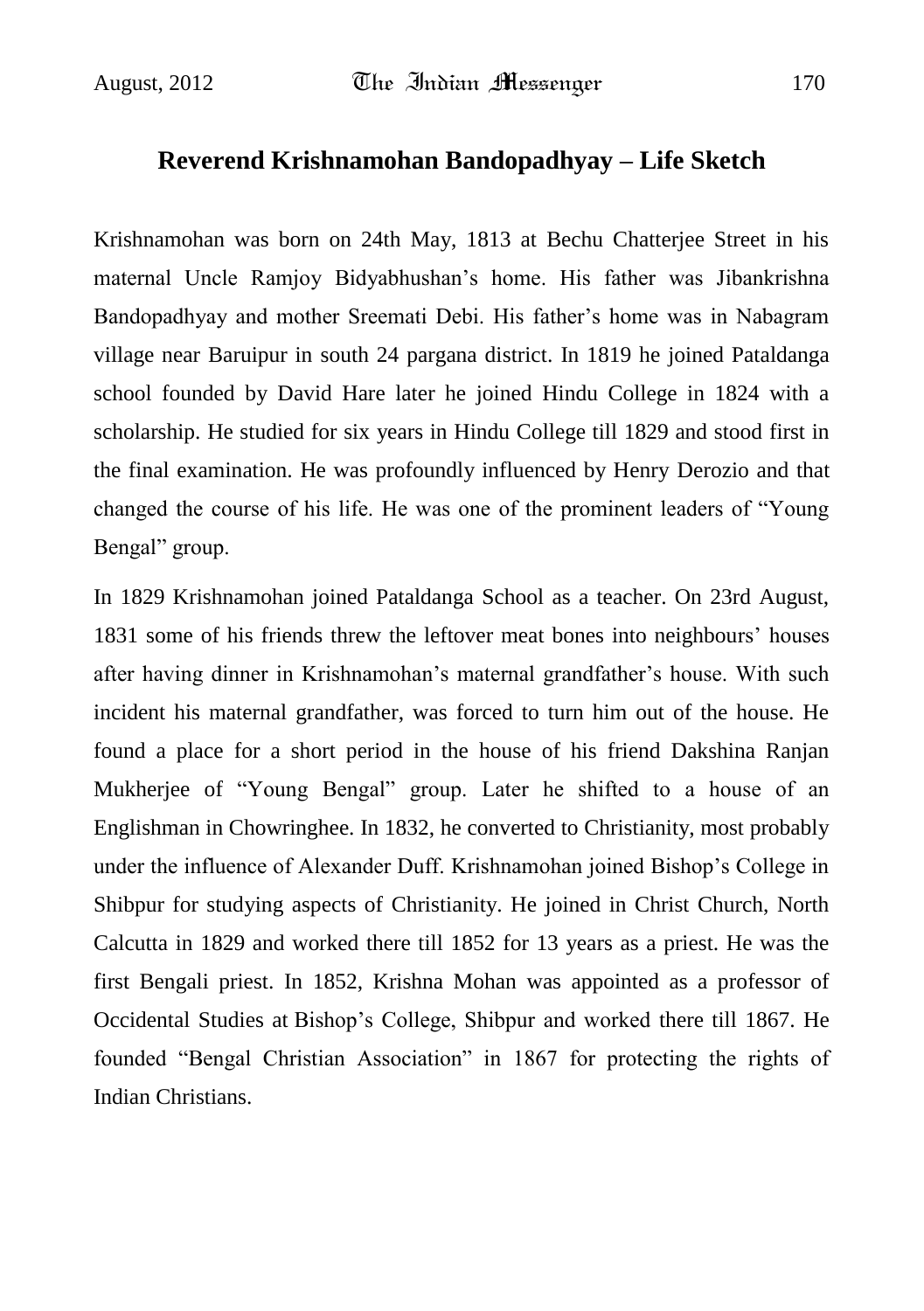In 1860 Krishnamohan was awarded "Fellow" of Calcutta University, previously he was selected as member of board of examiners of the university. He was appointed as the "Dean" of Arts department from 1867 to 1869 for consecutive two years. In 1876 he was honoured by Calcutta University with a Doctorate in Law. In 1864 he was elected to be a member of the Royal Asiatic Society along with [Iswar Chandra Vidyasagar.](http://en.wikipedia.org/wiki/Iswar_Chandra_Vidyasagar) In 1868 he was invited by the Oxford University to join as "Boden Professor", but he didn"t accept the offer as he was busy with various activities in Calcutta. Krishnamohan knew ten languages, they are, Bengali, English, Sanskrit, Greek, Latin, Hebrew, Hindi, Oriya, Farsi and Urdu. He was examiner in four languages in Calcutta University.

He started publishing the newspaper "Inquirer" as the mouthpiece of "Young Bengal Association" in 1831, at the age of only 18 years. There was articles on various issues like education, literature, social and political apart from various orthodox rituals of Hindu & Christian religion. In the same year in the month of November he wrote an English play "The Persecuted". It was the first English play written by any Bengali person. Later he was associated with various journals like "Parthenon", "Hespurse", "Hindu Youth Patrika", "Sudhanshu Sanbad and "Bengal Spectator" either as editor or writer. From 1846 to 1851 he worked on publishing "Encyclopedia Bengalinis" or "Bidya Kalpa Drum" in 13 volumes which contained biographies of important personalities, history of various countries, and their Geography, Science, Architecture, Moral science and Philosophy. He translated Puran, Veda, Upanishad etc. during 1851 to 1876 to convey the knowledge source of Indian scriptures to foreigners and young Indians. He published Rahgubansham & Kumarshambhab of Kalidas translated in English with notes. His works "Dialog on Hindu Philosophy" published in 1861 and "Asian Witness", published in 1875, earned international fame. He published "Relation Between Christianity and Hinduism" in 1881 where he analyzed the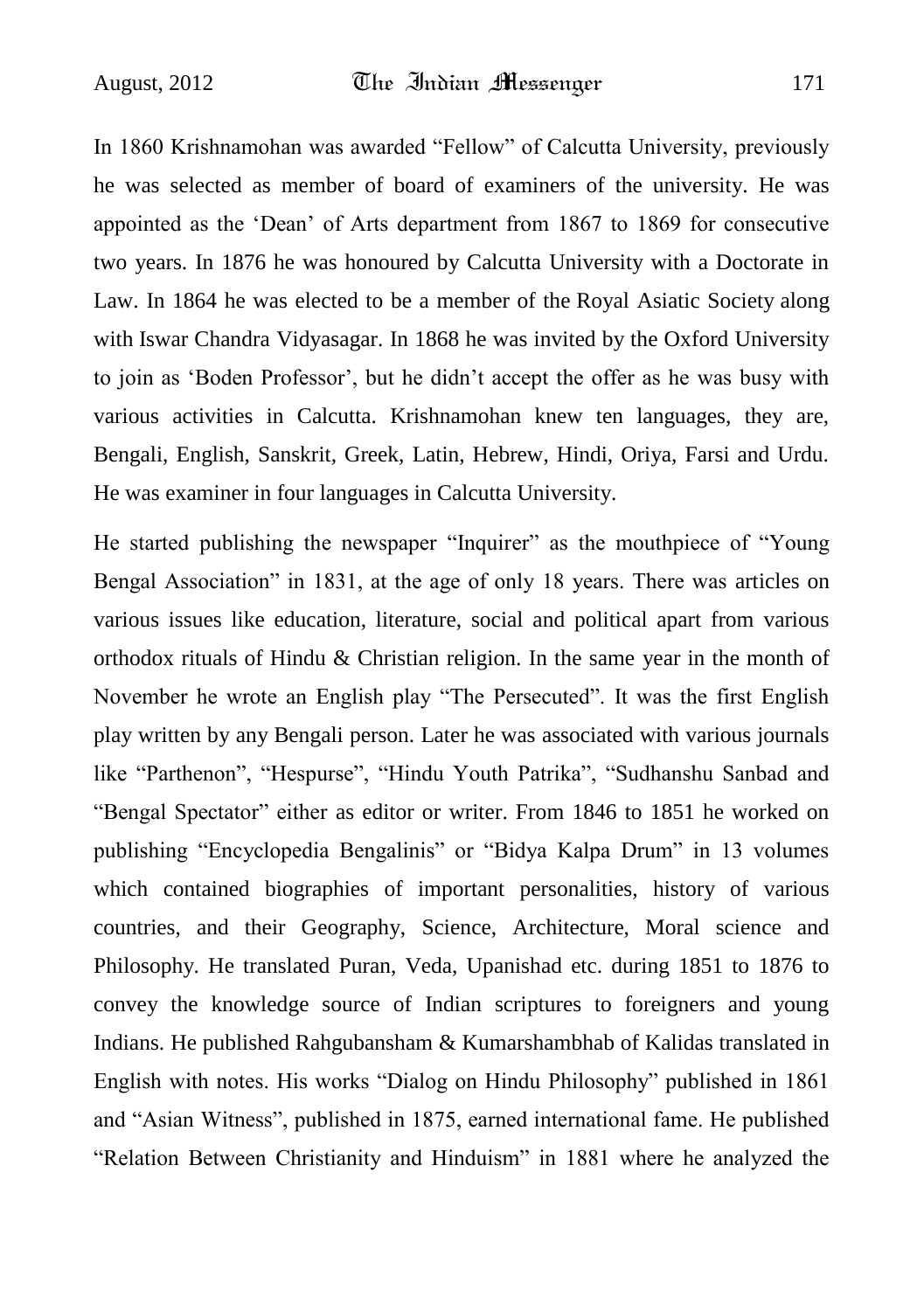relation of the two religion. He was influenced with the political thoughts from British politician Thompson.

Though Krishnamohan was involved in religious and social reform in his earlier days but later he participated in various political agitations to free our country from British rulers. He was an active member of Bengal British India Society established in 1843 and British India Association established in 1851. Krishnamohan was elected as the President of "Indian League" established in 1875 by Sisir Kumar Ghosh. Due to political agitation of "Indian League" the government had to start the administration of Calcutta Corporation by local elected representatives. He was elected as a councilor and actively participated in municipal administration. In 1876 Surendranath Bandopadhyay took the initiative to form "Indian Association" and Krishnamohan was elected as the President of "Indian Association" and he fulfilled his responsibility as the President until his death in 1885. Krishnamohan organized a large gathering on 17th April, 1878 in Town Hall against the British imposition of, "Vernacular Press Act". There the act was strongly opposed and demanded the withdrawal of the act. Later in 1882 during the period of Lord Ripon this act was abolished. He was actively associated with Bengal Asiatic Society, Calcutta Text Book Society, Bengal Christian Association, Calcutta Christo Samaj, Debating Society, Academic Association, Bethune Society, Society for Equalization of General Knowledge etc. He fought through out his life against Caste-system, idolatry, child marriage, polygamy, Kulin system, and for abolition of Sati, widow marriage and women education etc. Krishnamohan died on 11th May, 1885 at the age of 72 years in his 7, Chowringhee Lane residence. He was buried at Shibpur Bishop"s College beside his wife Bindubashini.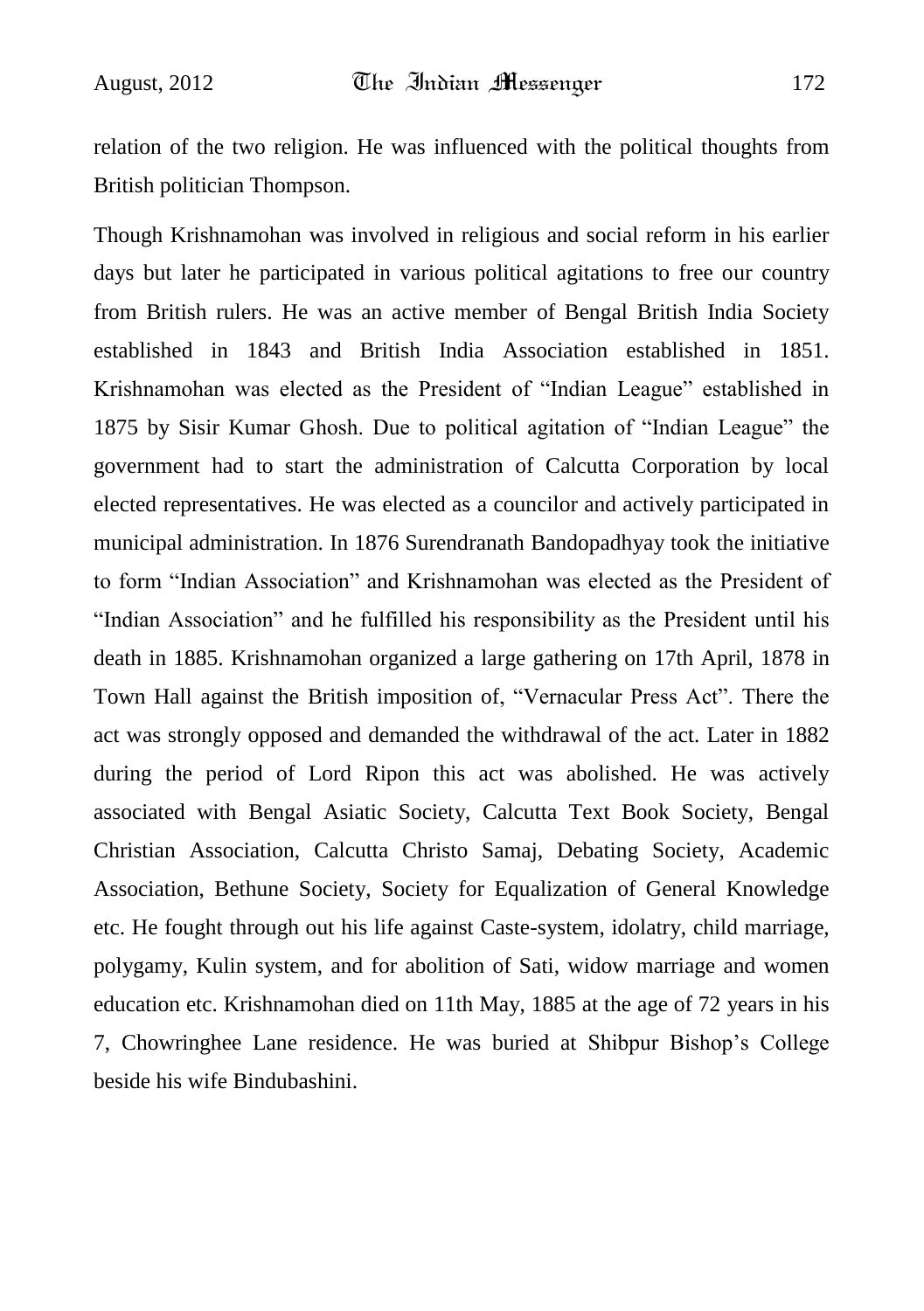## **NOTICE**

### **SADHARAN BRAHMO SAMAJ Annual Election of Sadharan Brahmo Samaj: 2012 - 2013**

### **(A) Election of Office-bearers:**

Nominations are invited for the under mentioned posts of the Sadharan Brahmo Samaj for 2012-2013 from amongst the valid members of the Sadharan Brahmo Samaj. The name for each post shall be duly proposed and seconded in writing by two valid members with their full addresses and with written consent from the candidate with his address. Eligible candidate must be at least 25 years of age and must posses the qualification of membership under rule 6 (Kha). Officebearers shall be resident of Kolkata or its neighborhood. All nominations must reach the Samaj Office within 5 p.m. on or before  $24<sup>th</sup>$  November, 2012. Names of valid candidates after scrutiny will be put up on the Samaj Notice Board on 01.12.2012 after 5 p.m. The last date for withdrawal of candidature will be 08.12.2012 by 5 p.m. after which date no withdrawal will be admissible.

Post of Office-bearers

| $\frac{1}{2}$ | ()ne                |
|---------------|---------------------|
| $---$         | <b>One</b>          |
| $---$         | Not more than three |
| $---$         | ()ne                |
|               |                     |

### **(B) Election of Members of General Committee for 2012-2013:**

Members of the Sadharan Brahmo Samaj willing to stand as candidate for election to the General Committee of the Sadharan Brahmo Samaj for 2012-2013 are requested to send their full names and addresses to the undersigned on or before 24.11.2012 within 5 p.m. at the Samaj Office. Candidates must be members of Sadharan Brahmo Samaj for at least three years, must have completed 25 years of age and possess the qualifications of members under rule 6 (Kha) under rule 20 read with Bye-law 2 as amended on 06.12.1969. Kolkata members should be residents of Kolkata postal zone and Howrah town. Names of valid candidates after scrutiny will be put up on the Sadharan Brahmo Samaj Notice Board on 01.12.2012 after 5 p.m. The last date for withdrawal of candidates will be 08.12.2012 by 5 p.m. after which date no withdrawal will be admissible.

| 20.08.2012          | Premomoy Das          |
|---------------------|-----------------------|
|                     | Secretary             |
| 211, Bidhan Sarani, | Sadharan Brahmo Samaj |
| Kolkata - 700006    |                       |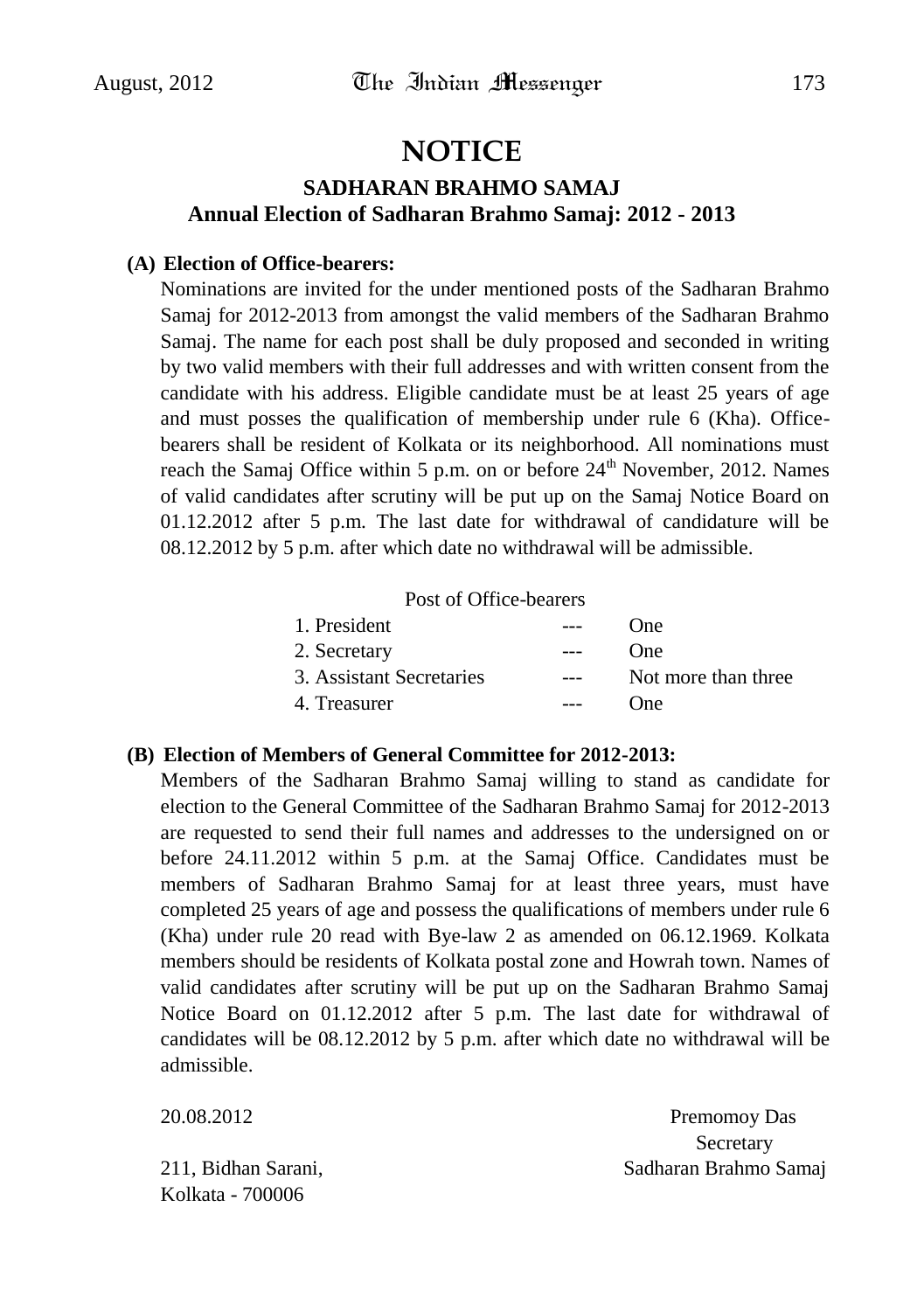## **Acknowledgement For the month of July 2012**

### **Donation**

| DN/GL<br>No. | <b>Donor's Name</b>                       | <b>Occassion</b>                                                                                                       | <b>Purpose</b>                                         | <b>Amount</b><br>(Rs.) |
|--------------|-------------------------------------------|------------------------------------------------------------------------------------------------------------------------|--------------------------------------------------------|------------------------|
| $DN/a-658$   | Sm. Bina Das                              |                                                                                                                        | Mahila Bhavan<br>Fund                                  | $200/-$                |
| GL-651       | Sri Biswajit Roy                          |                                                                                                                        | Donation for<br>Purchase of<br><b>Printing Machine</b> | $5,000/-$              |
| GL-653       | Sm. Anima<br>Chakraborty                  | On the occasion<br>of 25 <sup>th</sup> death<br>anniversary of<br>her husband<br>Late Satyendra<br>Nath<br>Chakraborty | <b>General Fund</b>                                    | $250/-$                |
| GL-656       | Sm. Sandhya Das                           | On the occasion<br>of Sradha<br>ceremony of her<br>beloved<br>husband on<br>10.06.2012                                 | <b>General Fund</b>                                    | $500/-$                |
| GL-659       | Sm. Sunanda<br>Roychoudhury               |                                                                                                                        | Repairing of<br>Prayer Hall                            | $1,000/-$              |
| GL-660       | Sri Biswadip<br>Choudhuri                 |                                                                                                                        | <b>General Fund</b>                                    | $500/-$                |
| GL-661       | Bidya Bharati Girls<br><b>High School</b> |                                                                                                                        | <b>General Fund</b>                                    | $2,000/$ -             |
| GL-662       | Sm. Bithika Roy                           | On the occasion<br>of Adya Sradha<br>of Atin Roy on<br>29.07.2012                                                      | <b>General Fund</b>                                    | $5,000/-$              |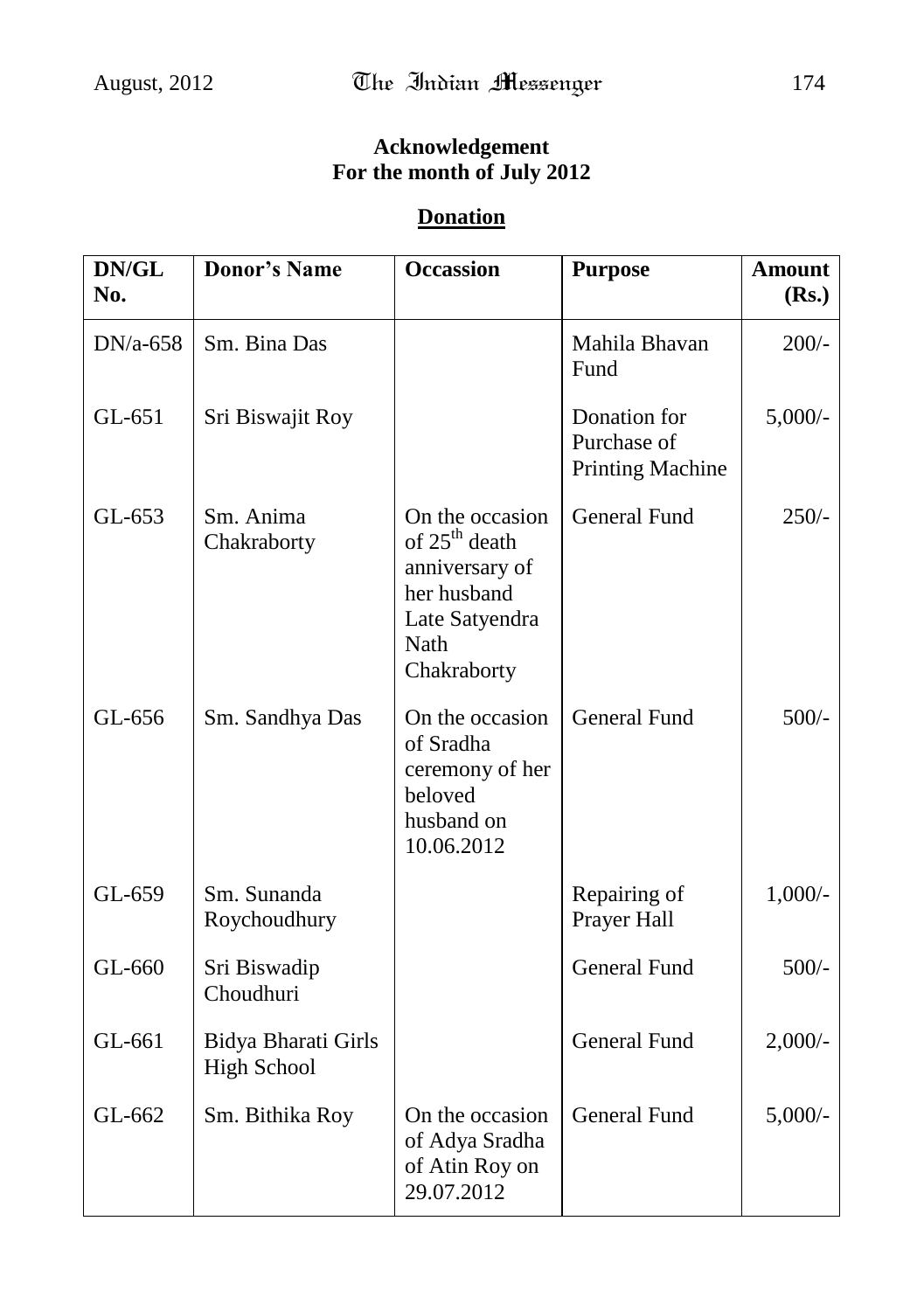### **SUBSCRIPTION FORM**

I/We wish to subscribe "The Indian Messenger" and agree to abide by your rules and regulations.

|  | Type of membership : Individual () / Institutional ()                            |  |  |
|--|----------------------------------------------------------------------------------|--|--|
|  | <b>Subscription period</b> : One Year () / Two Years ()                          |  |  |
|  | Type of Media : Print Copy () / Digital Copy ()                                  |  |  |
|  |                                                                                  |  |  |
|  |                                                                                  |  |  |
|  |                                                                                  |  |  |
|  | State: __________________________________Country: ______________________________ |  |  |
|  |                                                                                  |  |  |
|  |                                                                                  |  |  |
|  | DD/Cheque No. ______________________________Date:_______________________________ |  |  |
|  |                                                                                  |  |  |
|  | DD/Cheque in favor of "Sadharan Brahmo Samaj" Payable at Kolkata                 |  |  |

| Signature:          | Date: | Seal |
|---------------------|-------|------|
| (For Institutions): |       |      |

**-------------------------------------------------** Cut Here **-------------------------------------------------**

| <b>Membership</b> | One year (12 issues) |                     | Two years (24 issues) |                     |
|-------------------|----------------------|---------------------|-----------------------|---------------------|
|                   | <b>Print Copy</b>    | <b>Digital Copy</b> | <b>Print Copy</b>     | <b>Digital Copy</b> |
| Individual        | Rs 200/-             | Rs. 100/-           | Rs 360/-              | Rs. 180/-           |
|                   | & 10 US\$            | & 5 US\$            | & 20 US\$             | & 8 US\$            |
| Institutional     | Rs 240/-             | Rs. 100/-           | Rs 440/-              | Rs. 180/-           |
|                   | & 10 US\$            | & 5 US\$            | & 20 US\$             | & 8 US\$            |

**Kindly correspond to** The Editor, The Indian Messenger Sadharan Brahmo Samaj 211, Bidhan Sarani, Kolkata – 700006, India

> **Telephone:** (+91) (33) 22412280 **Email:** brahmosamaj.sadharan@gmail.com **Website:** www.thesadharanbrahmosamaj.org

Please Note the above Subscriptions include the postal charges. For Institutional Subscribers 2 copies will be send to the same address. Digital copies will be sent to the registered email ID in PDF format.